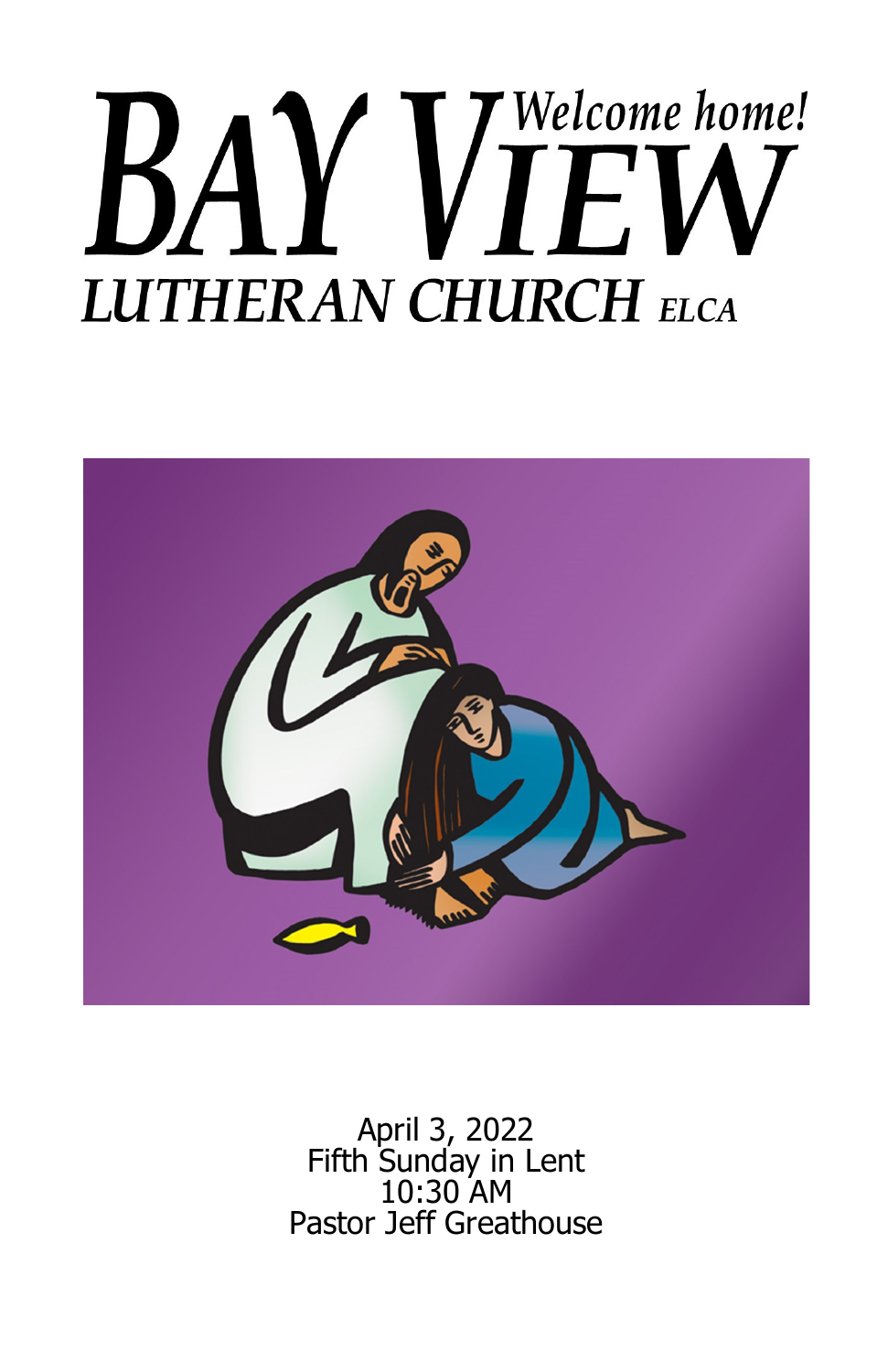## **PRELUDE**

#### **OPENING PRAISE SONGS**

*Everything I Am*

**Chorus** Everything I am Everything I have Everything I can I bring to You For You alone are worthy So I come to give You praise And everything I am I bring to You

CCLI Song # 1809498 Joe Horness | Scott Dyer © 1996 Ever Devoted Music (Admin. by Brentwood-Benson Music Publishing, Inc.) Universal Music - Brentwood Benson Publishing (Admin. by Brentwood-Benson Music Publishing, Inc.) For use solely with the SongSelect® Terms of Use. All rights reserved. www.ccli.com CCLI License # 707096

#### *Let the River Flow*

Verse Let the poor man say I am rich in Him Let the lost man say I am found in Him Let the river flow Let the blind man say I can see again Let the dead man say I am born again Let the river flow Let the river flow **Chorus** 

Let the river flow Let the river flow Holy Spirit come Move in power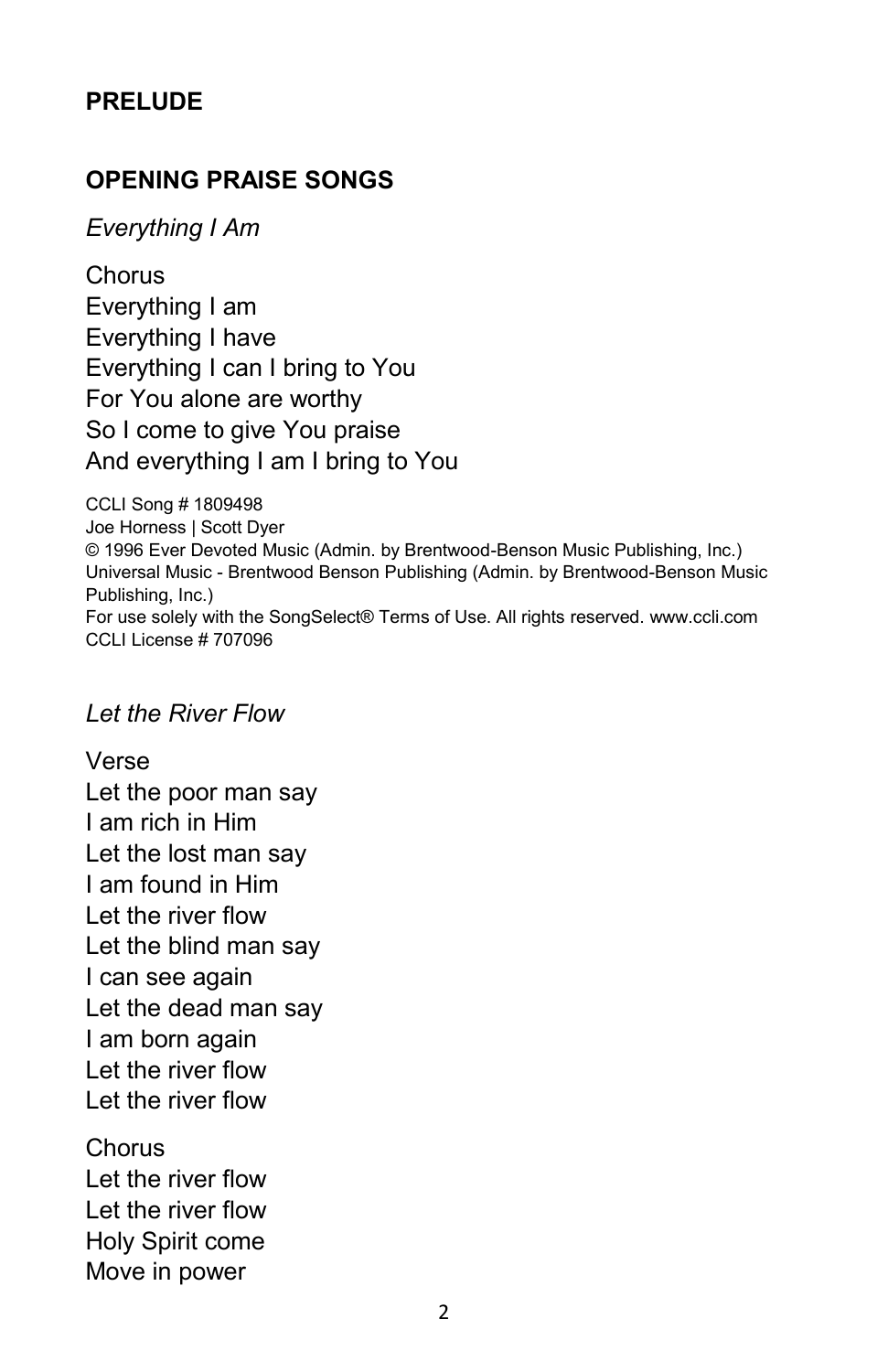(Let the river flow)

Bridge Let the river flow (let the river flow) Let the river flow (let the river flow) Let the river flow (let the river flow) Let the river flow

CCLI Song # 1686824 Darrell Evans © 1995 Mercy / Vineyard Publishing (Admin. by Integrity Music) For use solely with the SongSelect® Terms of Use. All rights reserved. www.ccli.com CCLI License # 707096

# **PRAYER OF THE DAY**

The Lord be with you. **And also with you.**

Let us pray. Creator God,

**you prepare a new way in the wilderness, and your grace waters our desert. Open our hearts to be transformed by the new thing you are doing, that our lives may proclaim the extravagance of your love given to all through your Son, Jesus Christ, our Savior and Lord, who lives and reigns with you and the Holy Spirit, one God, now and forever. Amen.**

## **WELCOME AND ANNOUNCEMENTS**

## **CONFESSION AND ASSURANCE**

In the name of God, who makes a way in the wilderness, walks with us, and guides us in our pilgrimage. **Amen.**

*Silence is kept for reflection.*

Holy One, **we confess that we have wandered far from you:**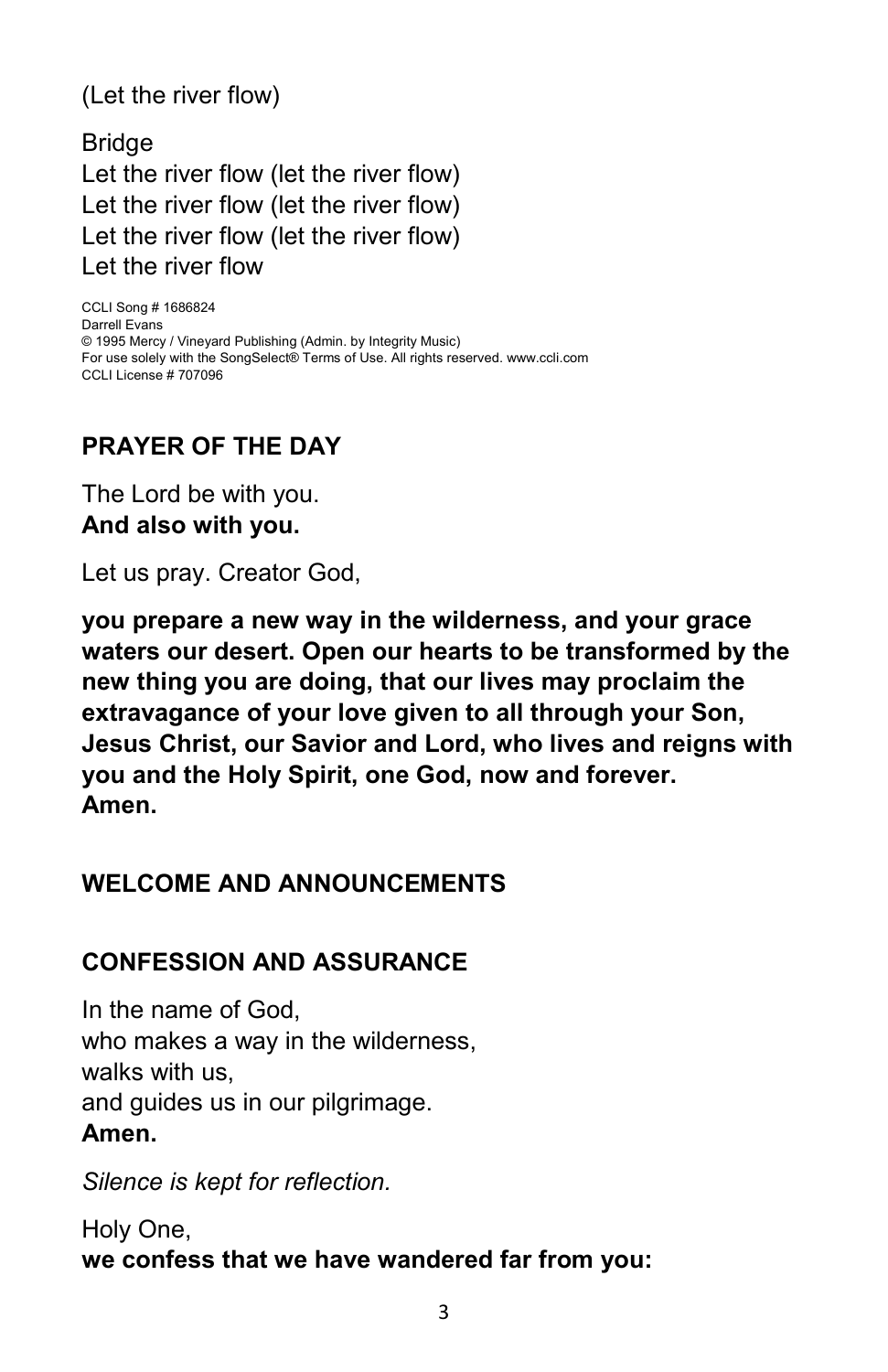**we have not trusted your promises, we have ignored your prophets in our own day, we have squandered our inheritance of grace, we have failed to recognize you in our midst. Have mercy on us! Forgive us and turn us again to you. Teach us to follow in your ways, assure us again of your love, and help us to love our neighbor. Amen.**

Beloved in Christ, the Word draws near to you, and all who call out to God shall be saved. In Jesus, God comes to you again and again and gathers you under wings of love. In  $+$  Jesus' name, your sins are forgiven. God journeys with you and teaches you how to live in love. **Amen.**

## **RESPONSE:** *Sanctuary*

**Chorus** Lord prepare me To be a sanctuary Pure and holy Tried and true With thanksgiving I'll be a living Sanctuary for You

CCLI Song # 24140 John W. Thompson | Randy Scruggs © 1982 Full Armor Publishing Company (Admin. by Peermusic III, Ltd.) Whole Armor Publishing Company (Admin. by Peermusic III, Ltd.) For use solely with the SongSelect® Terms of Use. All rights reserved. www.ccli.com CCLI License # 707096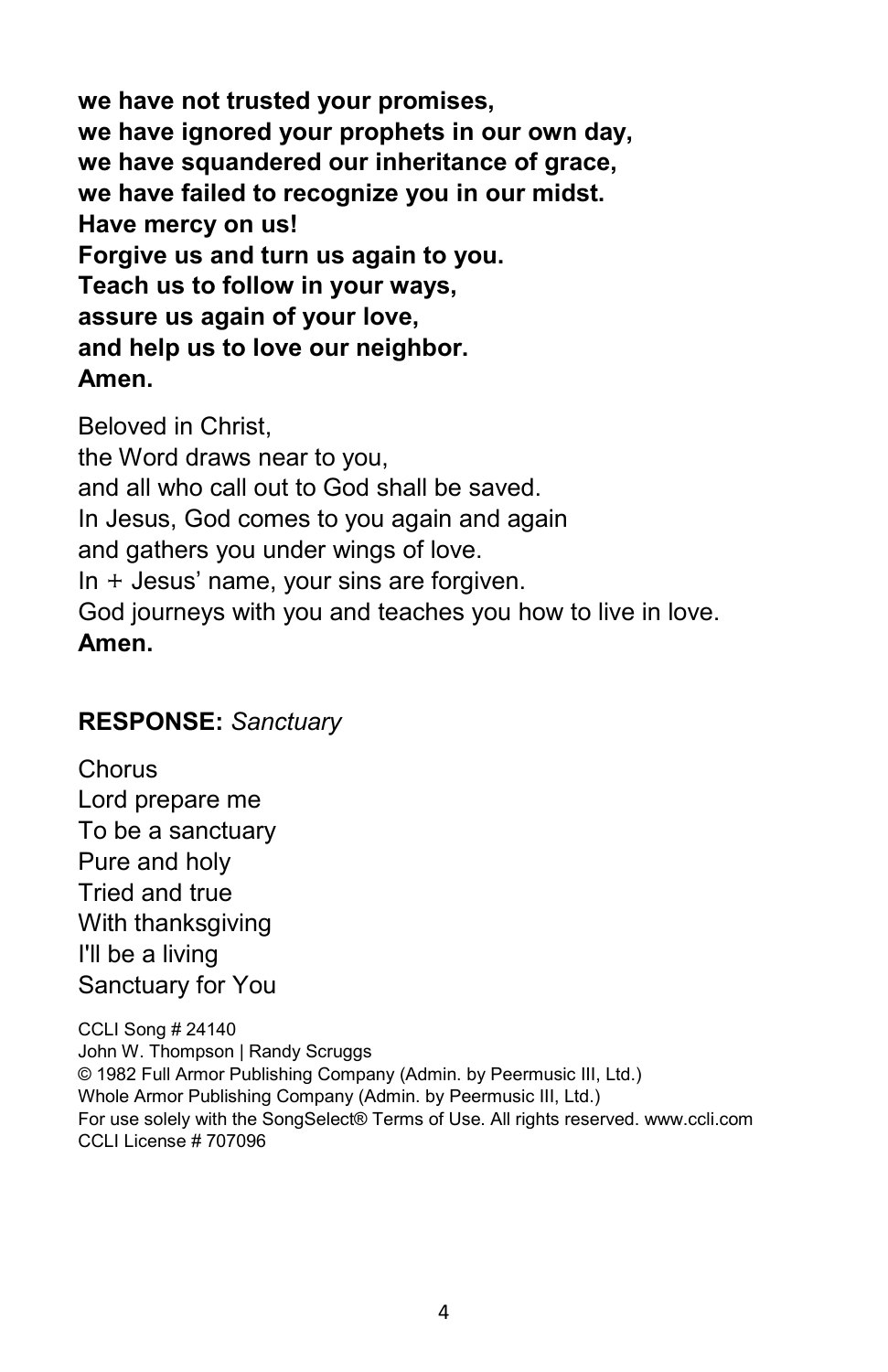# **FIRST READING: Isaiah 43:16-21**

A reading from Isaiah.

 $16$ Thus says the LORD, who makes a way in the sea, a path in the mighty waters,  $17$ who brings out chariot and horse, army and warrior; they lie down, they cannot rise, they are extinguished, quenched like a wick:  $18$ Do not remember the former things, or consider the things of old.  $19$ I am about to do a new thing; now it springs forth, do you not perceive it? I will make a way in the wilderness and rivers in the desert.  $20$ The wild animals will honor me. the jackals and the ostriches; for I give water in the wilderness, rivers in the desert, to give drink to my chosen people,  $^{21}$ the people whom I formed for myself so that they might declare my praise.

The word of the Lord.

# **Thanks be to God.**

# **PSALM: Psalm 126** *read responsively*

 $1$ When the Lorp restored the fortunes of Zion,

then were we like <sup>I</sup> those who dream.

2 **Then was our mouth filled with laughter, and our tongue with shouts of joy.**

 **Then they said among the nations, "The Lord has done great things for them."**

 $^3$ The Lo $\bar{\textbf{r}}$ p has done great things for us,

and we are glad indeed.

<sup>4</sup>**Restore our fortunes, O Lord,**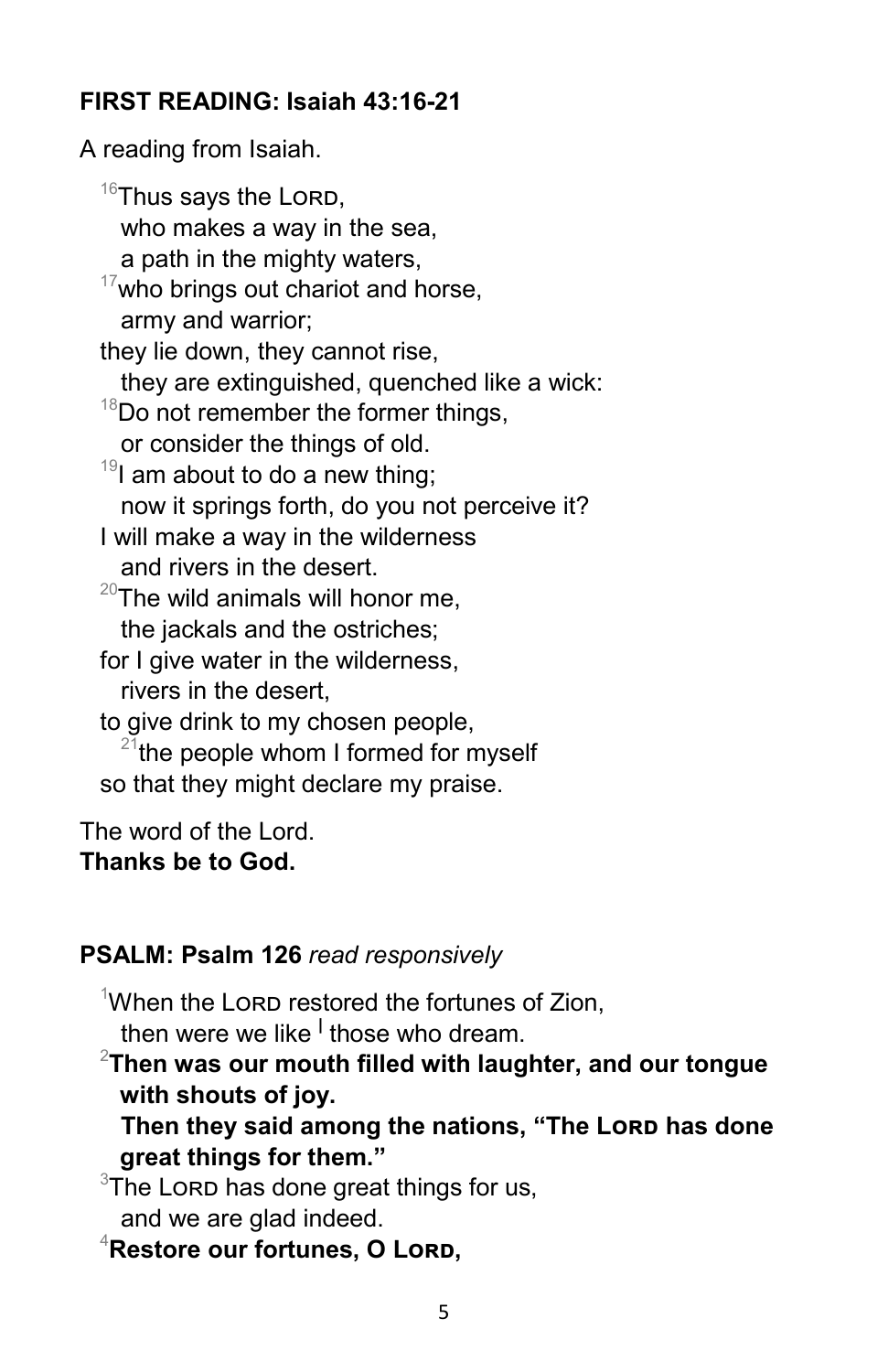## **like the watercourses of the Negeb.**

 ${}^5$ Those who sowed with tears will reap with songs of joy.

6 **Those who go out weeping, carrying the seed, will come again with joy, shouldering their sheaves.**

# **SECOND READING: Philippians 3:4b-14**

A reading from Philippians.

[Paul writes:]  $4b$  If anyone else has reason to be confident in the flesh, I have more:  $^5$ circumcised on the eighth day, a member of the people of Israel, of the tribe of Benjamin, a Hebrew born of Hebrews; as to the law, a Pharisee;  $^6$ as to zeal, a persecutor of the church; as to righteousness under the law, blameless.

 $7$ Yet whatever gains I had, these I have come to regard as loss because of Christ. <sup>8</sup>More than that, I regard everything as loss because of the surpassing value of knowing Christ Jesus my Lord. For his sake I have suffered the loss of all things, and I regard them as rubbish, in order that I may gain Christ  $^9$ and be found in  $\,$ him, not having a righteousness of my own that comes from the law, but one that comes through faith in Christ, the righteousness from God based on faith.  $10$ I want to know Christ and the power of his resurrection and the sharing of his sufferings by becoming like him in his death,  $11$  if somehow I may attain the resurrection from the dead.

 $12$ Not that I have already obtained this or have already reached the goal; but I press on to make it my own, because Christ Jesus has made me his own.  $13B$  Beloved, I do not consider that I have made it my own; but this one thing I do: forgetting what lies behind and straining forward to what lies ahead,  $14$  press on toward the goal for the prize of the heavenly call of God in Christ Jesus.

The word of the Lord. **Thanks be to God.**

# **GOSPEL: John 12:1-8**

The Holy Gospel according to John. **Glory to you, O Lord.**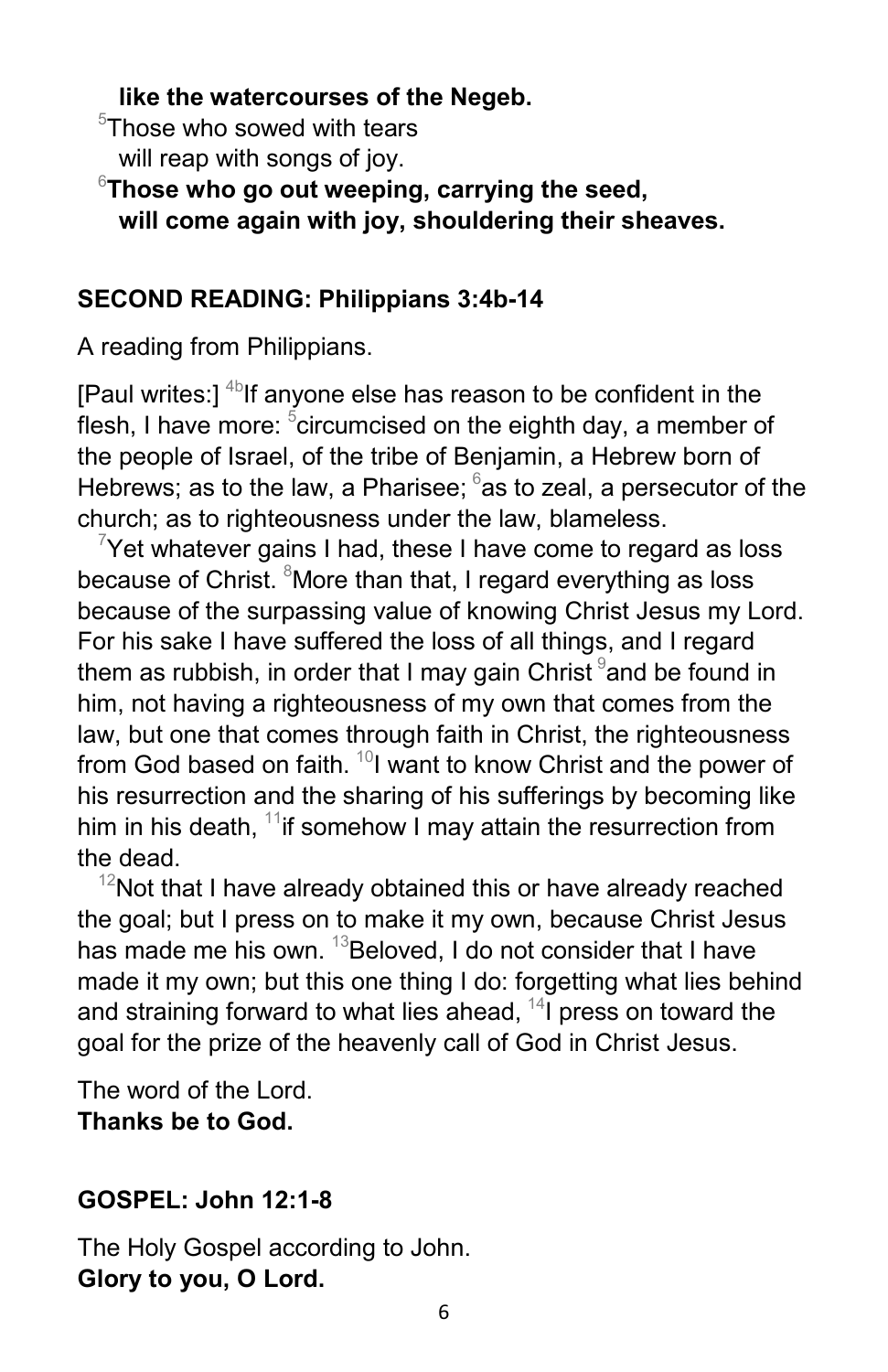$1$ Six days before the Passover Jesus came to Bethany, the home of Lazarus, whom he had raised from the dead.  ${}^{2}$ There they gave a dinner for him. Martha served, and Lazarus was one of those at the table with him.  $3$ Mary took a pound of costly perfume made of pure nard, anointed Jesus' feet, and wiped them with her hair. The house was filled with the fragrance of the perfume.  $4$ But Judas Iscariot, one of his disciples (the one who was about to betray him), said, <sup>5</sup>"Why was this perfume not sold for three hundred denarii and the money given to the poor?" <sup>6</sup>(He said this not because he cared about the poor, but because he was a thief; he kept the common purse and used to steal what was put into it.)  $^{7}$ Jesus said, "Leave her alone. She bought it so that she might keep it for the day of my burial. <sup>8</sup>You always have the poor with you, but you do not always have me."

The Gospel of the Lord. **Praise to you, O Christ.**

# **CHILDREN'S MESSAGE**

# **PEACE**

The peace of the Lord be with you always. **And also with you.**

**SERMON: Pastor Jeff Greathouse** 

## **HYMN OF THE DAY :** *Holy Spirit Rain Down*

**Chorus** Holy Spirit rain down rain down O Comforter and Friend How we need Your touch again Holy Spirit rain down rain down Let Your power fall let Your voice be heard Come and change our hearts as we stand on Your Word Holy Spirit rain down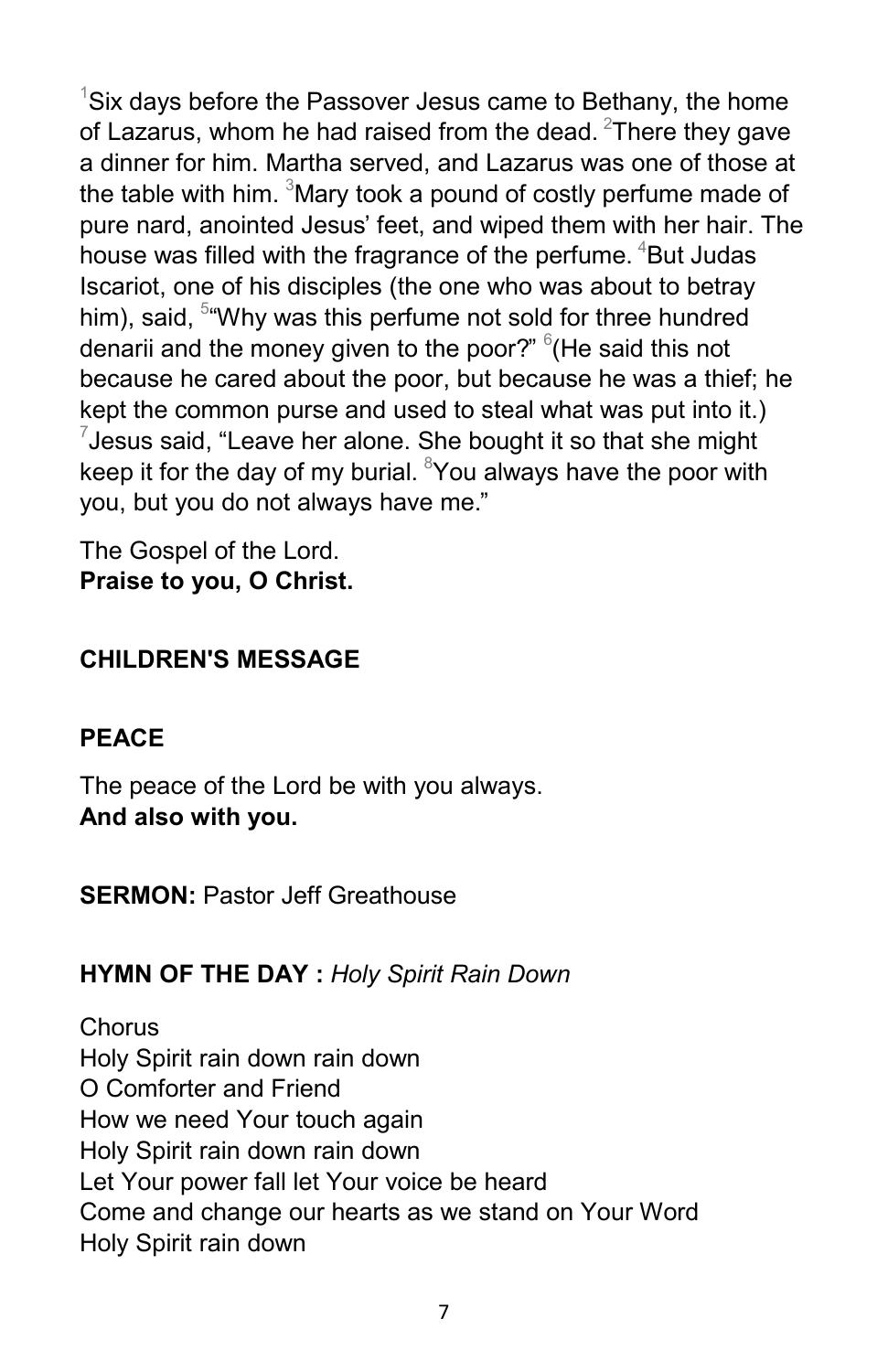Verse No eye has seen no ear has heard No mind can know what God has in store So open up heaven open it wide Over Your church and over our lives

Ending Let Your power fall let Your voice be heard Come and change our hearts as we stand on Your Word Holy Spirit rain down

CCLI Song # 2405227 Russell Fragar © 1997 Hillsong MP Songs (Admin. by Capitol CMG Publishing) For use solely with the SongSelect® Terms of Use. All rights reserved. www.ccli.com CCLI License # 707096

## **CREED**

**I believe in God, the Father almighty, creator of heaven and earth.**

**I believe in Jesus Christ, his only Son, our Lord. He was conceived by the power of the Holy Spirit and born of the virgin Mary. He suffered under Pontius Pilate, was crucified, died, and was buried. He descended into hell. On the third day he rose again. He ascended into heaven, and is seated at the right hand of the Father. He will come again to judge the living and the dead. I believe in the Holy Spirit, the holy catholic Church, the communion of saints, the forgiveness of sins, the resurrection of the body, and the life everlasting. Amen**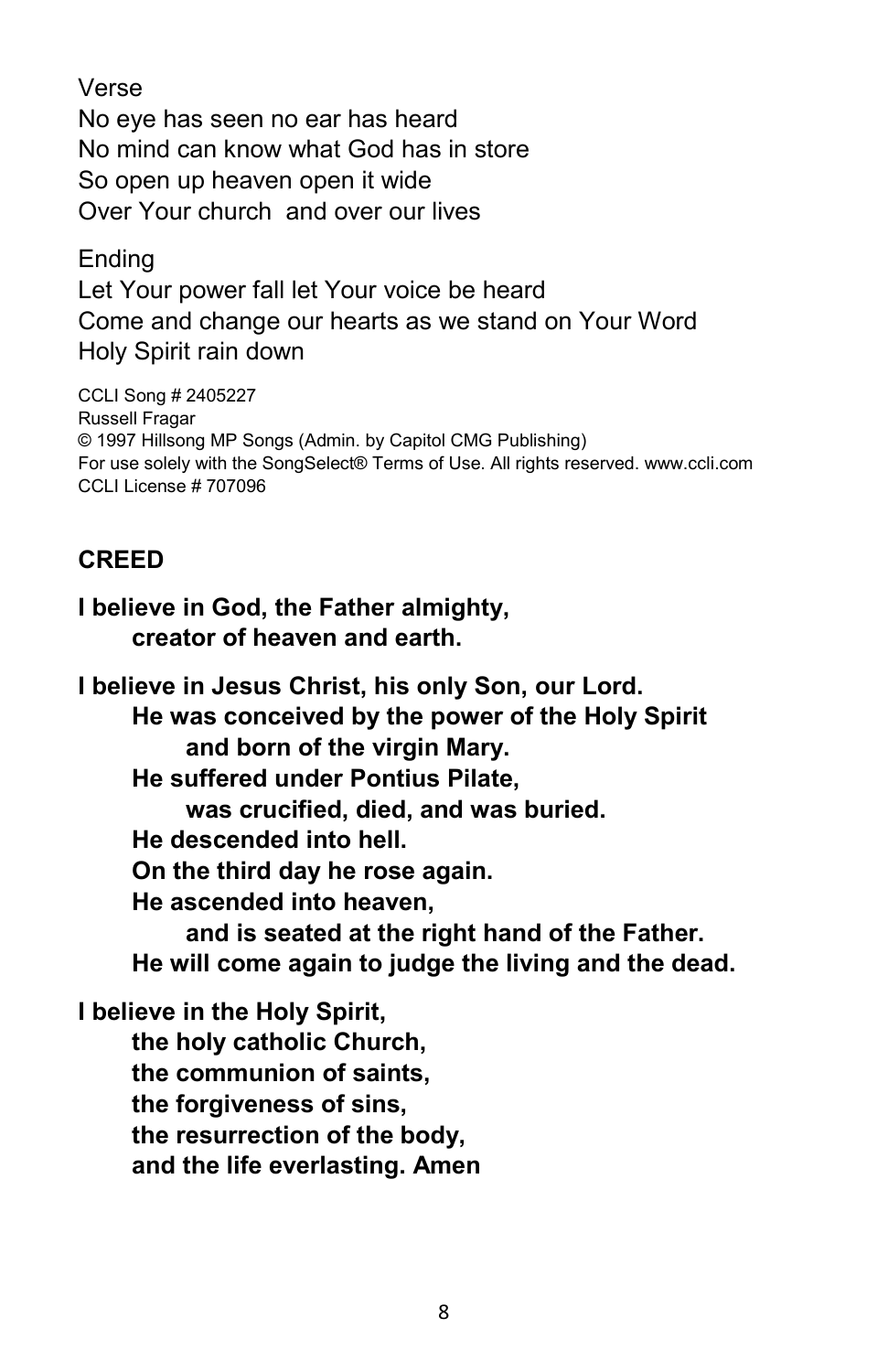# **MUSIC FOR PRAYERS:** *Hear My Prayer*

**Chorus** Hear my prayer O Lord From the ends of the earth I cry Your peace will lead me To the Rock that is higher than I

Verse For You have been my strength In times of trouble A tower above my enemies And Lord I will abide with You Forever in the shelter of Your wings

Ending The Rock that is higher than I

CCLI Song # 1333469 Debbie Owens © 1996 Universal Music - Brentwood Benson Publishing (Admin. by Brentwood-Benson Music Publishing, Inc.) For use solely with the SongSelect® Terms of Use. All rights reserved. www.ccli.com CCLI License # 707096

# **THE PRAYERS**

Merciful God, **receive our prayer.**

Remembering in our prayers: **Paul** (Jacobson), **Donovan**  (Antholt), **Mimi** (Zinngrabe), **Janet** (Mickelson), **Kevin** (Clark), **Steven** (Leek), **Sasha** (Hill), **Fred** (Kirch), **Rusty** (Feld), **Tysha**  (Osborne), **Michael** (Cassity), **Larry** (Uecker), **Lois** (Krueger), **Chuck** (Dull), **Dan** (Knutson), **Cletus** (Schwoerer), **Vincent**  (Michaud), **Sally** (Treichel), **Gary** (Anderson), **Gordy** (Haen), **Rich**  (Meyer), **Adele** (Douglas), **Pete & Adie** (Hegrenes).

We also pray for those celebrating birthdays and anniversaries this week: **Joanne** (Madden), **Peggy** (Odegaard), **Linda** (Sewell), **Thomas** (Clark), **Joel** (Ellison), **Helen** (Bacon), **Jan** (Campbell), **Richard** (Peterson), **Marsha** (Sternard), **Cathy** (Lindal), **Angela**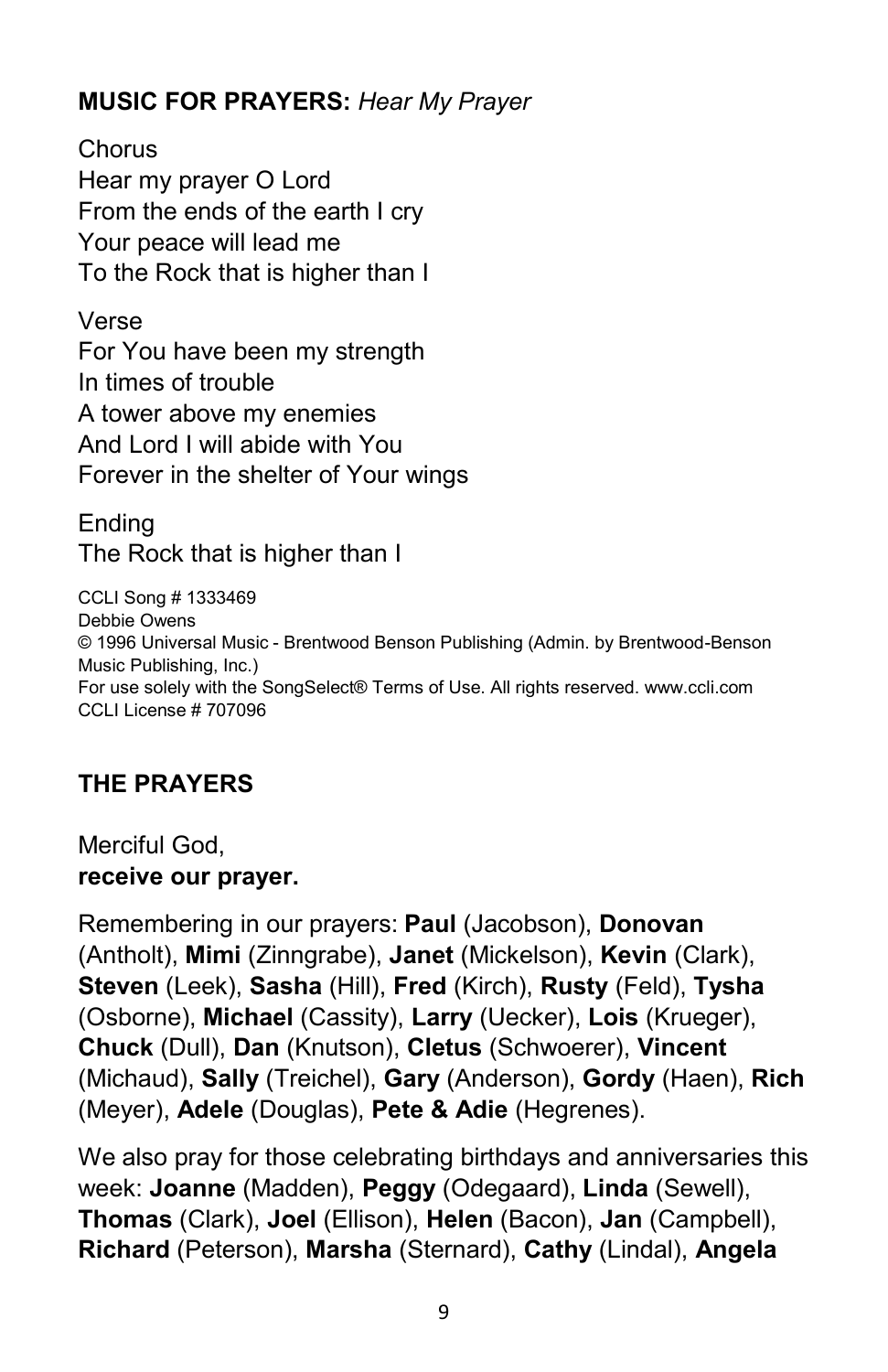(Nebel), **Katy** (Swender), **Kay** (Baker), **Tessa** (Brunner-Krueger), **Tyler** (Grooters), **Eric** (Sawdo), **Gerald** (Whitehouse), **Nancy & Hans** (Feld).

# **OFFERING**

## **NOISY OFFERING**

A second offering of loose change is taken for our Community Emergency Fund.

## **MUSIC DURING OFFERING:** *Lord, Let My Heart Be Good Soil*

**Chorus** Lord let my heart be good soil Open to the seed of Your word Lord let my heart be good soil Where love can grow And peace is understood When my heart is hard Break the stone away When my heart is cold Warm it with the day When my heart is lost Lead me on Your way Lord let my heart Lord let my heart Lord let my heart be good soil

CCLI Song # 806698 Handt Hanson © 1985 Changing Church Forum, Inc. For use solely with the SongSelect® Terms of Use. All rights reserved. www.ccli.com CCLI License # 707096

# **OFFERTORY PRAYER**

Extravagant God, you have blessed us with the fullness of creation. Now we gather at your feast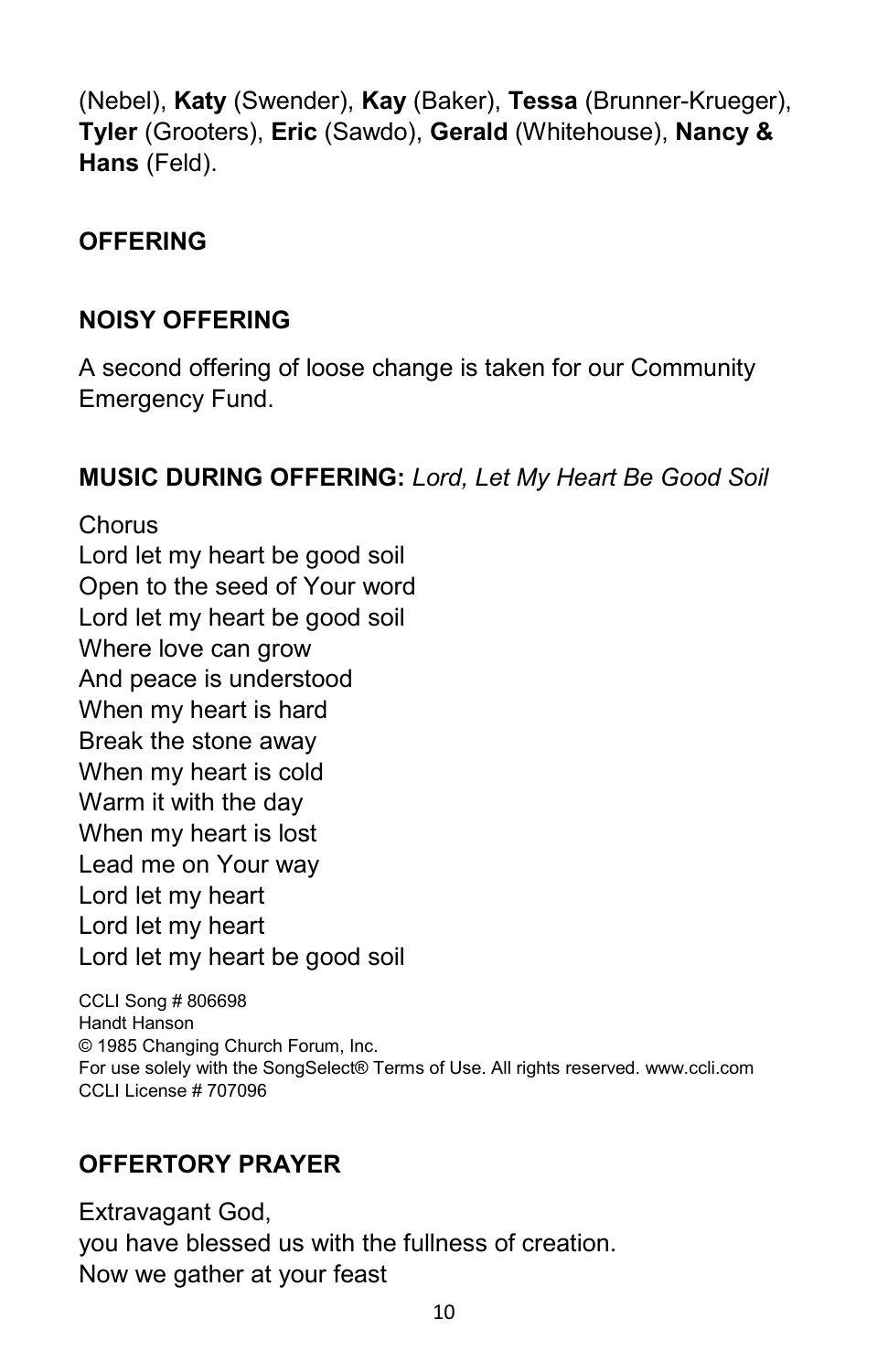where you offer us the food that satisfies. Take and use what we offer here, come among us, and feed us with the body and blood of Christ, in whose name we pray. **Amen.**

# **DIALOGUE**

The Lord be with you. **And also with you.**

Lift up your hearts. **We lift them to the Lord.**

Let us give thanks to the Lord our God. **It is right to give our thanks and praise.**

# **GREAT THANKSGIVING**

In the night in which he was betrayed, our Lord Jesus took bread, and gave thanks; broke it, and gave it to his disciples, saying: Take and eat; this is my body, given for you. Do this for the remembrance of me.

Again, after supper, he took the cup, gave thanks, and gave it for all to drink, saying: This cup is the new covenant in my blood, shed for you and for all people for the forgiveness of sin. Do this for the remembrance of me.

# **LORD'S PRAYER**

Lord, remember us in your kingdom, and teach us to pray:

**Our Father, who art in heaven, hallowed be thy name, thy kingdom come, thy will be done, on earth as it is in heaven.**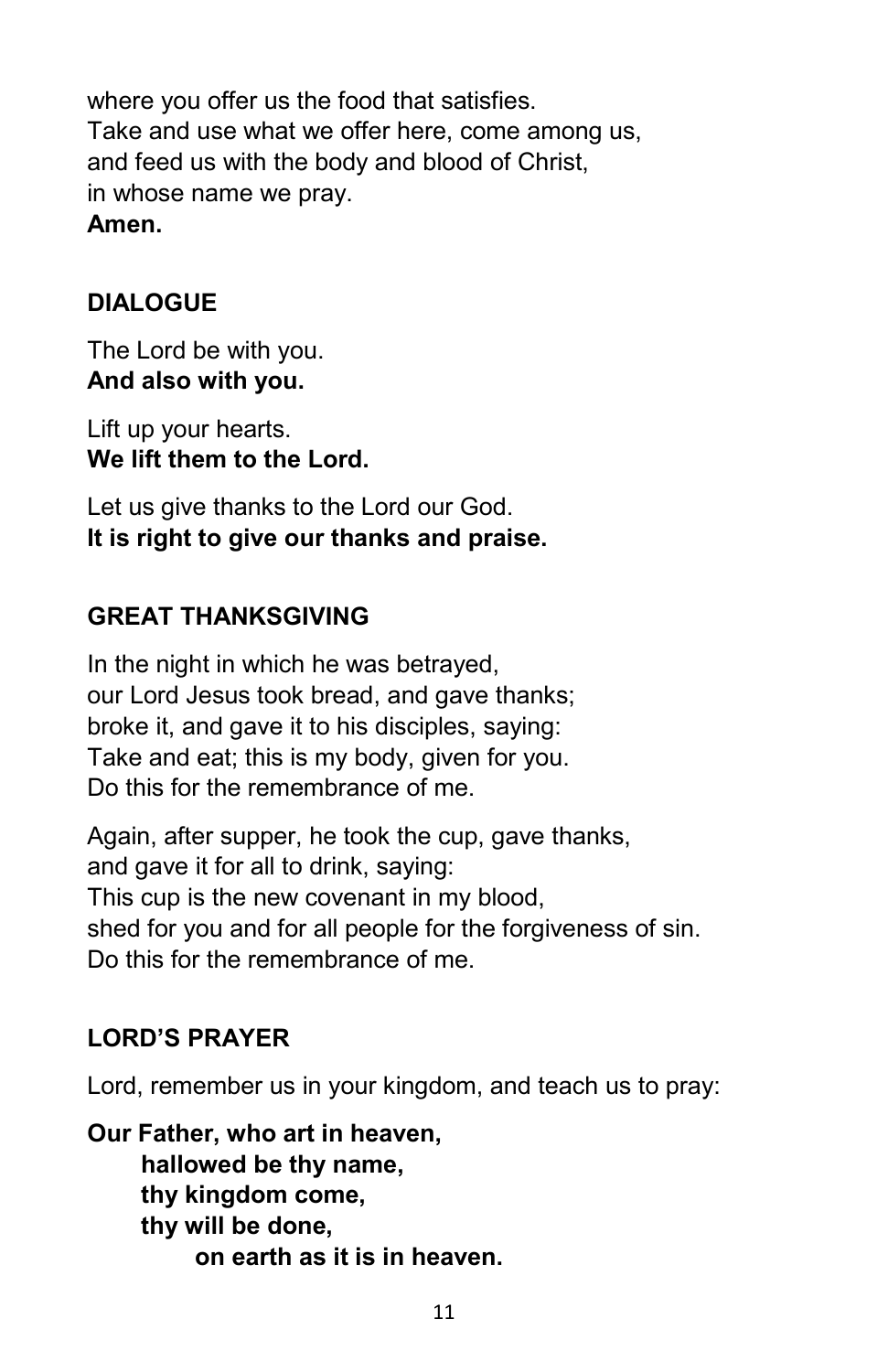**Give us this day our daily bread; and forgive us our trespasses, as we forgive those who trespass against us; and lead us not into temptation, but deliver us from evil. For thine is the kingdom, and the power, and the glory, forever and ever. Amen.**

## **INVITATION TO COMMUNION**

Here is food and drink for the journey. Take and be filled.

## **COMMUNION**

*As the ministers give the bread and cup to each communicant, they say these words:*

The body of Christ, given for you. The blood of Christ, shed for you.

*The communicant may say:* **Amen**

## **HYMN DURING DISTRIBUTION:** *Jesus Take All of Me*

Verse 1 Just as I am without one plea But that Thy blood was shed for me And that Thou bidd'st me come to Thee O Lamb of God I come I come

Verse 2 Just as I am though toss'd about With all my conflict all my doubt Fightings and fears within without O Lamb of God I come I come

**Chorus** Jesus take all of me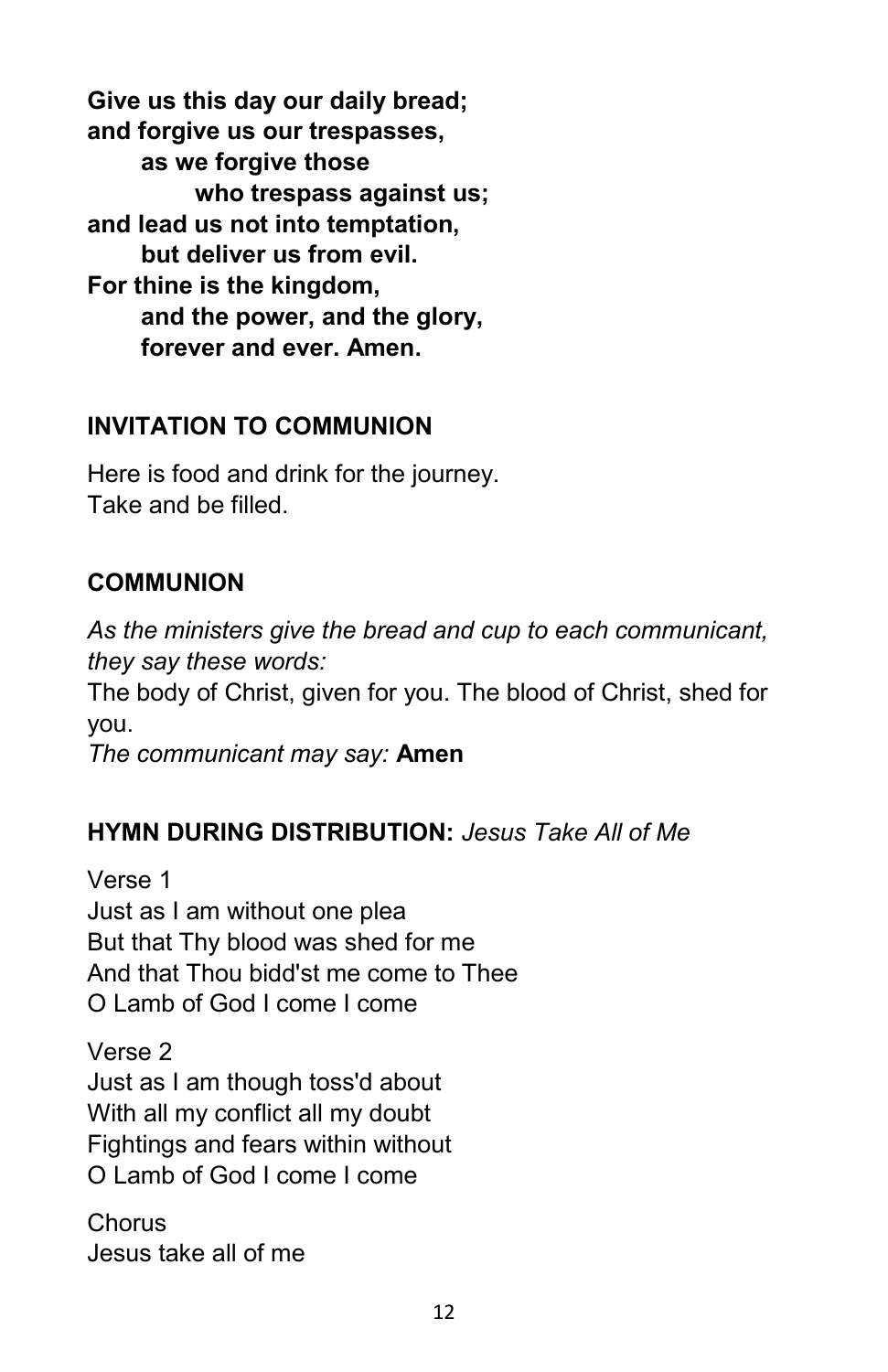I run to You I run to You I lay ev'rything at Your feet Let my life be Yours Verse 3 Just as I am Thou wilt receive Wilt welcome pardon cleanse relieve Because Thy promises I believe O Lamb of God I come I come

Verse 4 Just as I am Thy love unknown Has broken ev'ry barrier down Now to be Thine yes Thine alone O Lamb of God I come I come

Ending Let my life be Yours Let my life be Yours

CCLI Song # 6366049 Brenton Brown | Charlotte Elliott | William Batchelder Bradbury © 2012 Thankyou Music (Admin. by Capitol CMG Publishing) For use solely with the SongSelect® Terms of Use. All rights reserved. www.ccli.com CCLI License # 707096

# **BLESSING AFTER COMMUNION**

The body and blood of our Lord Jesus Christ strengthen you and keep you in his grace. **Amen**

# **POST-COMMUNION PRAYER**

Blessed Jesus, in this rich meal of grace, you have fed us with your body, the bread of life. Now send us forth to bear your life-giving hope to a world in need. **Amen.**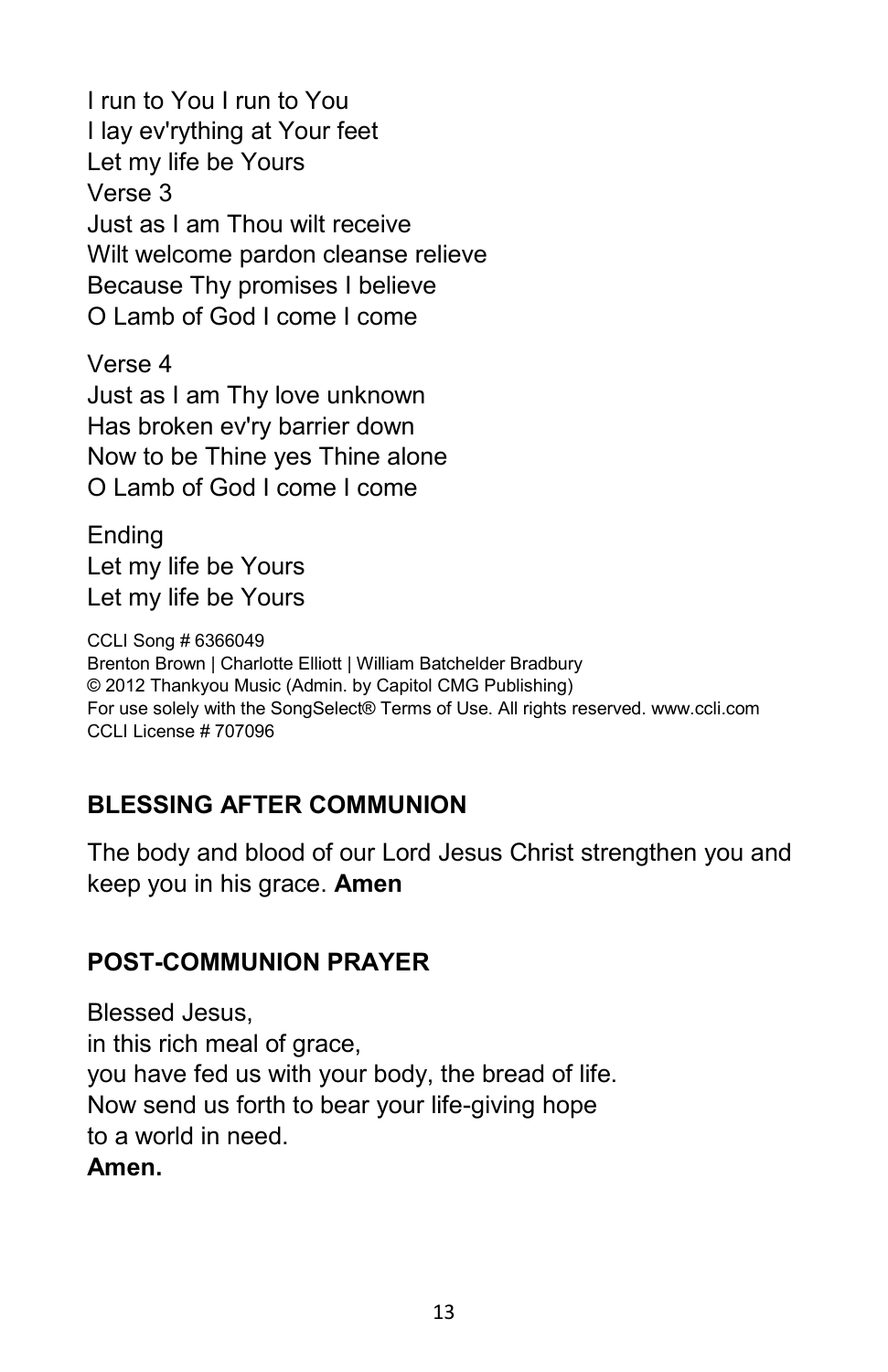# **SENDING BLESSING**

You are children of God, anointed with the oil of gladness and strengthened for the journey. Almighty God, motherly, majestic, and mighty,  $+$  bless you this day and always. **Amen.**

# **SENDING SONG:** *My Life is In You Lord*

**Chorus** My life is in You Lord My strength is in You Lord My hope is in You Lord In You it's in You My life is in You Lord My strength is in You Lord My hope is in You Lord In You it's in You

Verse I will praise You With all of my life I will praise You With all of my strength With all of my life With all of my strength All of my hope is in You

#### Ending In You

CCLI Song # 17315 Daniel Gardner © 1986 Integrity's Hosanna! Music (Admin. by Integrity Music) For use solely with the SongSelect® Terms of Use. All rights reserved. www.ccli.com CCLI License # 707096